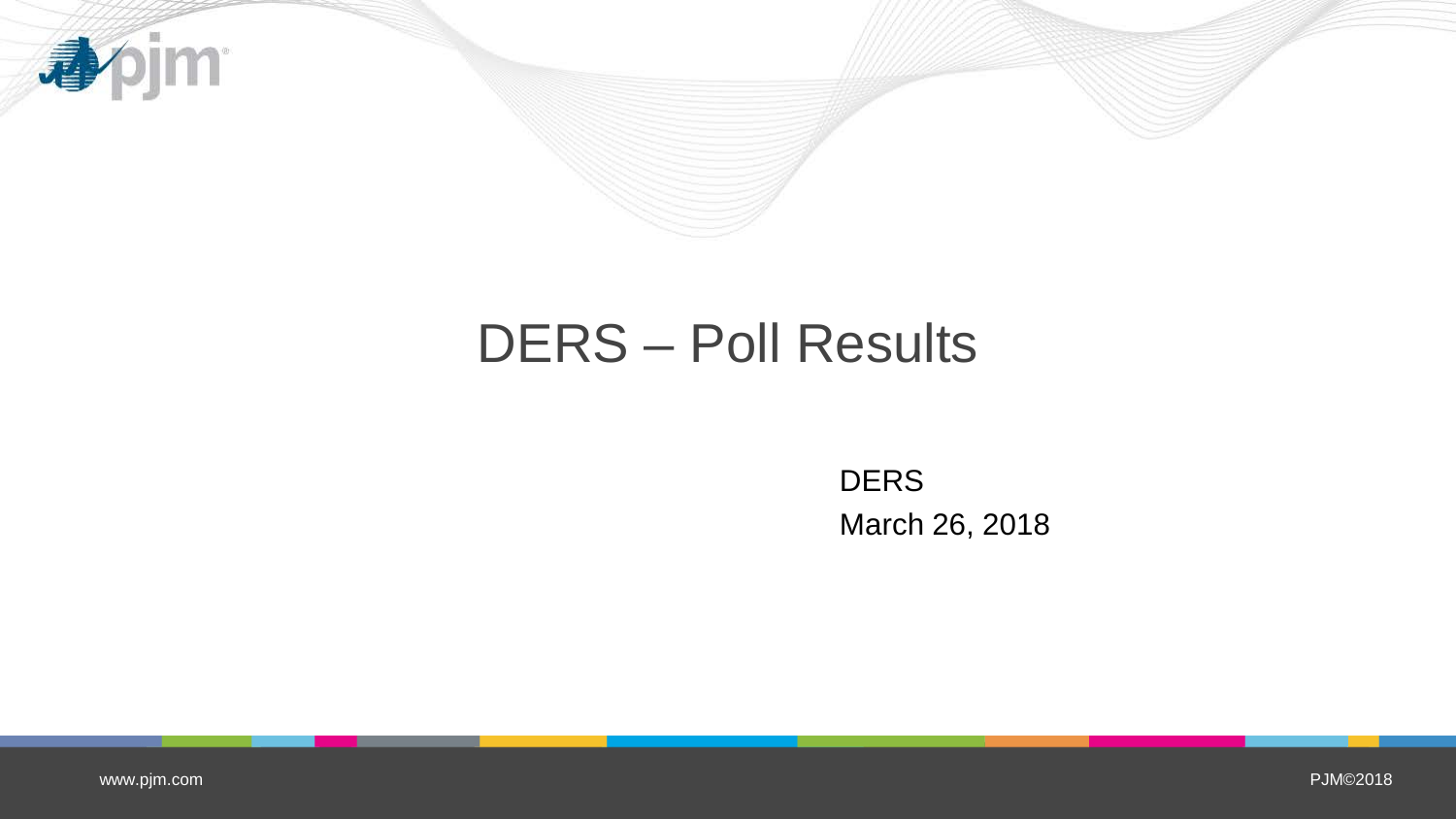

Data Summary

- Total unique responders: 20
- Total Companies represented: 104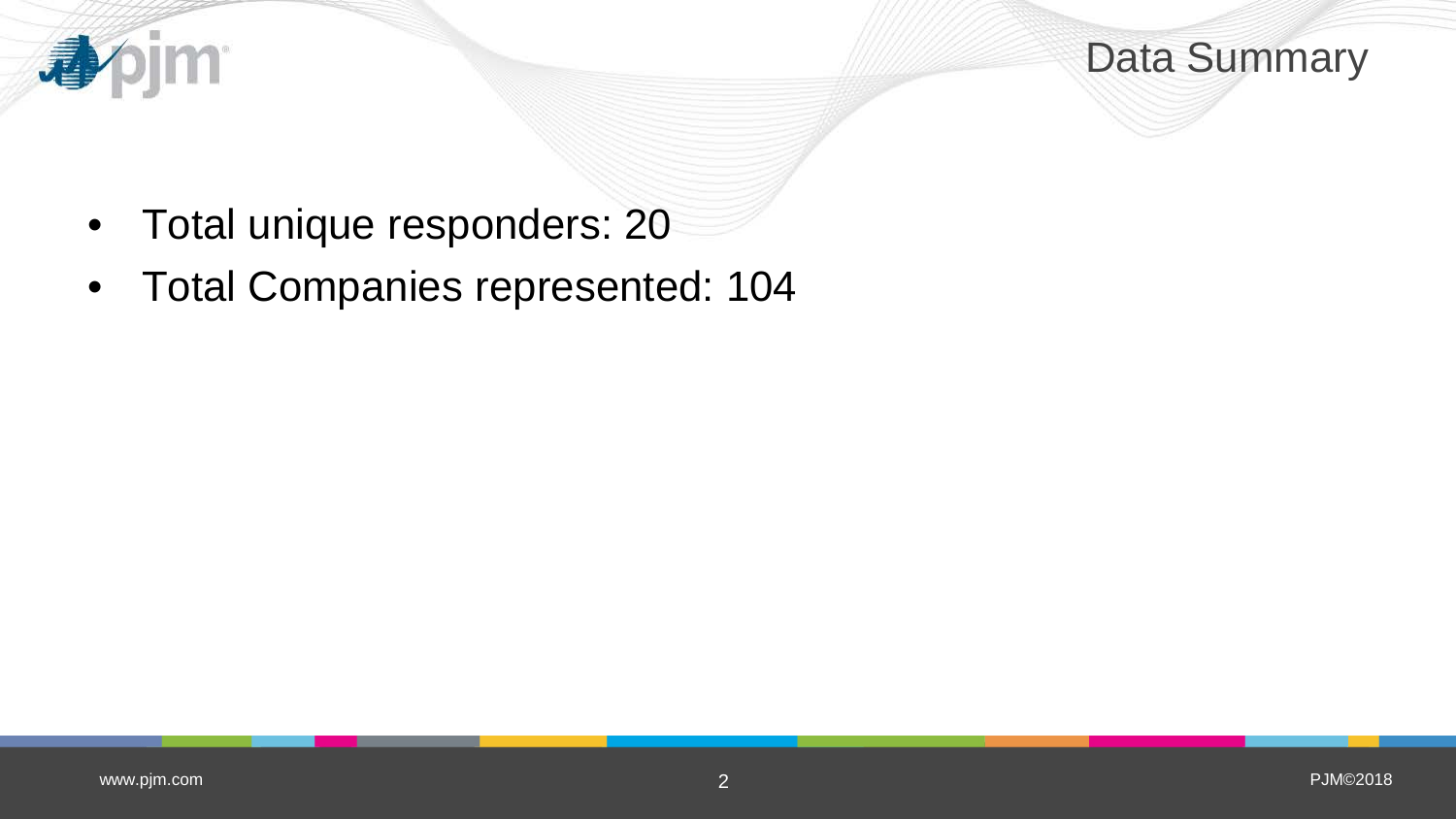

- Can you support the proposal (Packages A and B) for wide-area aggregation, which includes the following (Design Component 3)?
	- No minimum size for individual DER. Allowed one (1), 100 kW or greater DER per aggregation. Minimum total size of aggregate resource is 100 kW. (3.1)
	- Aggregation total cannot exceed 1 MW (3.2)
	- Allowed to aggregate anywhere within a single EDC (3.3)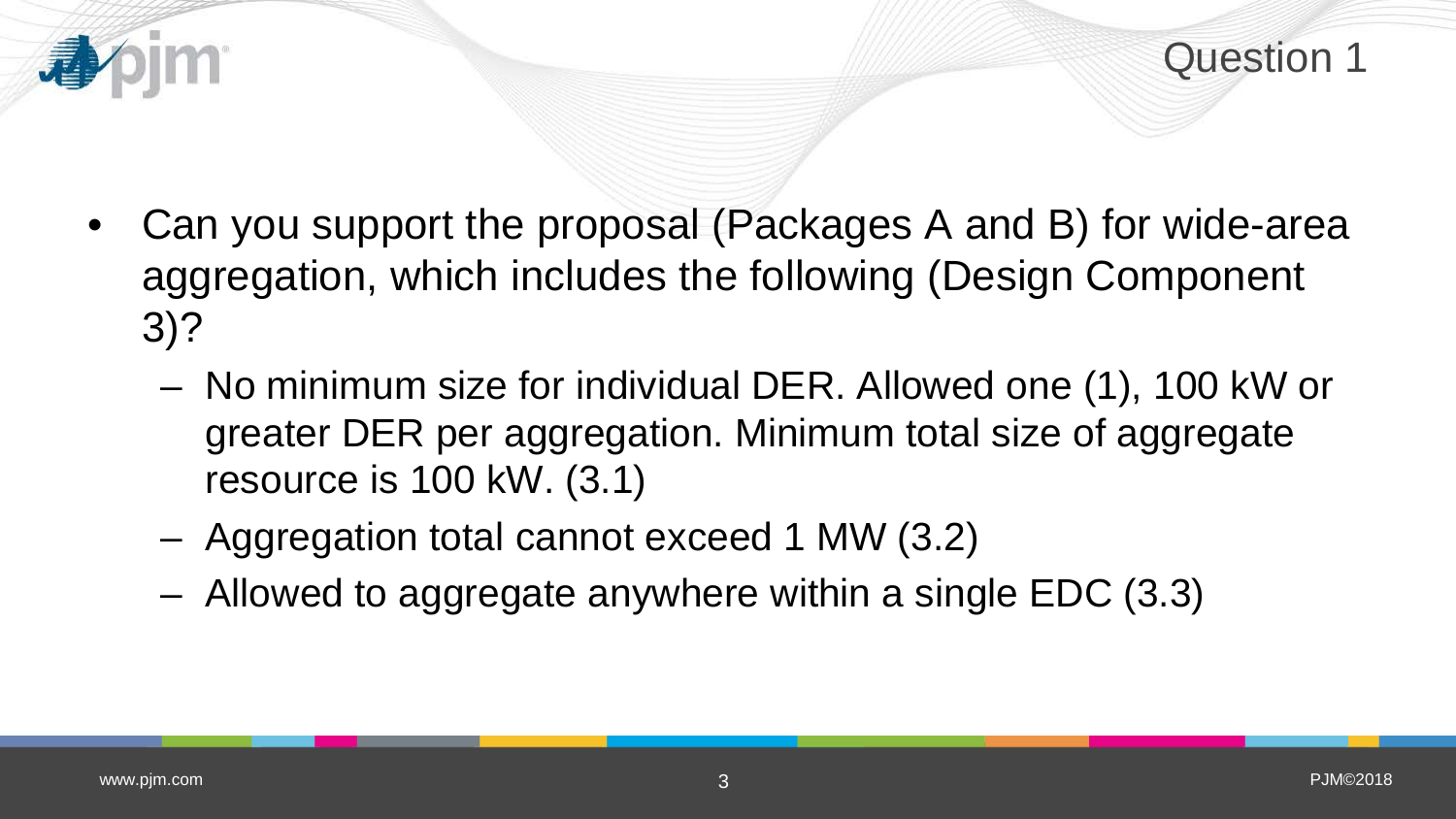**小门** 

| <b>Question 1</b>     | #   | ℅       |
|-----------------------|-----|---------|
| <b>Can Support</b>    | 38  | 36.54%  |
| <b>Cannot Support</b> | 66  | 63.46%  |
| <b>Total</b>          | 104 | 100.00% |

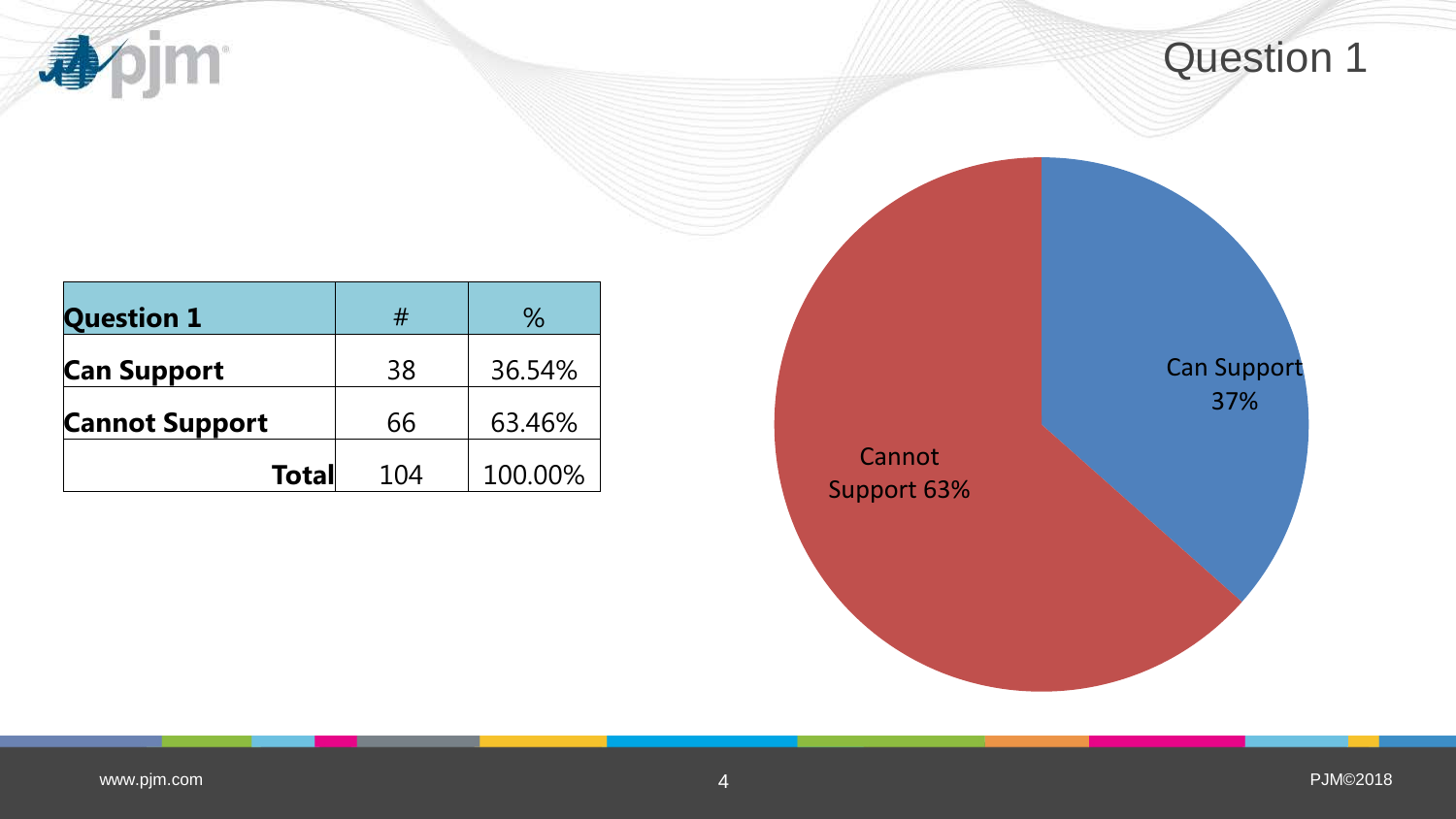- Can you support the following business rules related to approving an aggregation (Package A; Design Component 4.2)? For the purposes of this question, the term Electric Distribution Company (EDC) means the owner/operator of the distribution system to which the DER is connecting.
	- For new DER aggregations: EDC has the opportunity to review and approve aggregations when multiple DER units are on the same or adjacent feeder.
	- For changes to existing DER aggregations: EDC has the opportunity to review and approve aggregations when multiple DER units are on the same or adjacent feeder. DER aggregation must continue to meet market obligations even if changes are declined.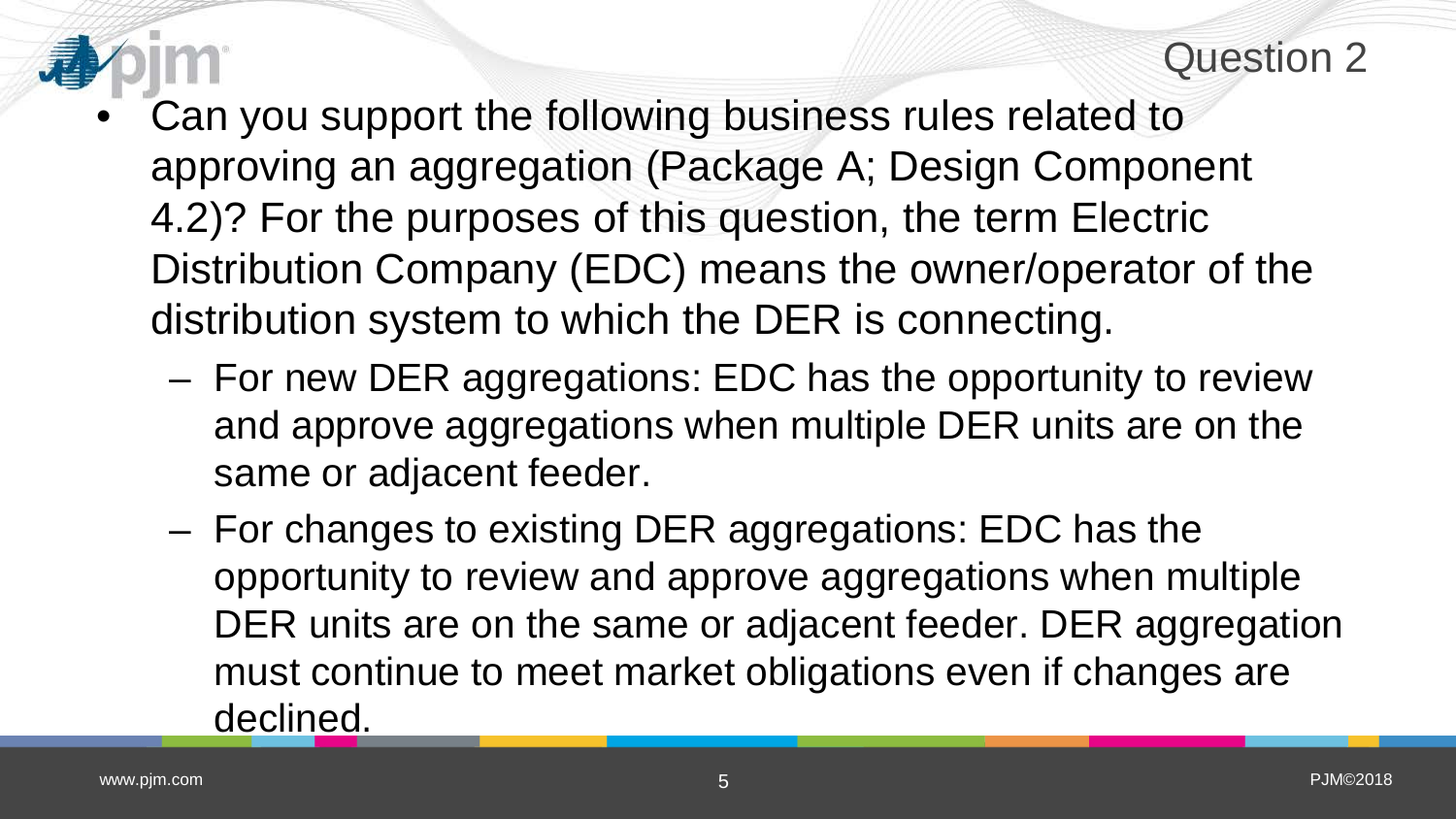**小门** 

| <b>Question 2</b>     | #   | ℅       |
|-----------------------|-----|---------|
| <b>Can Support</b>    | 16  | 15.38%  |
| <b>Cannot Support</b> | 88  | 84.62%  |
| <b>Total</b>          | 104 | 100.00% |

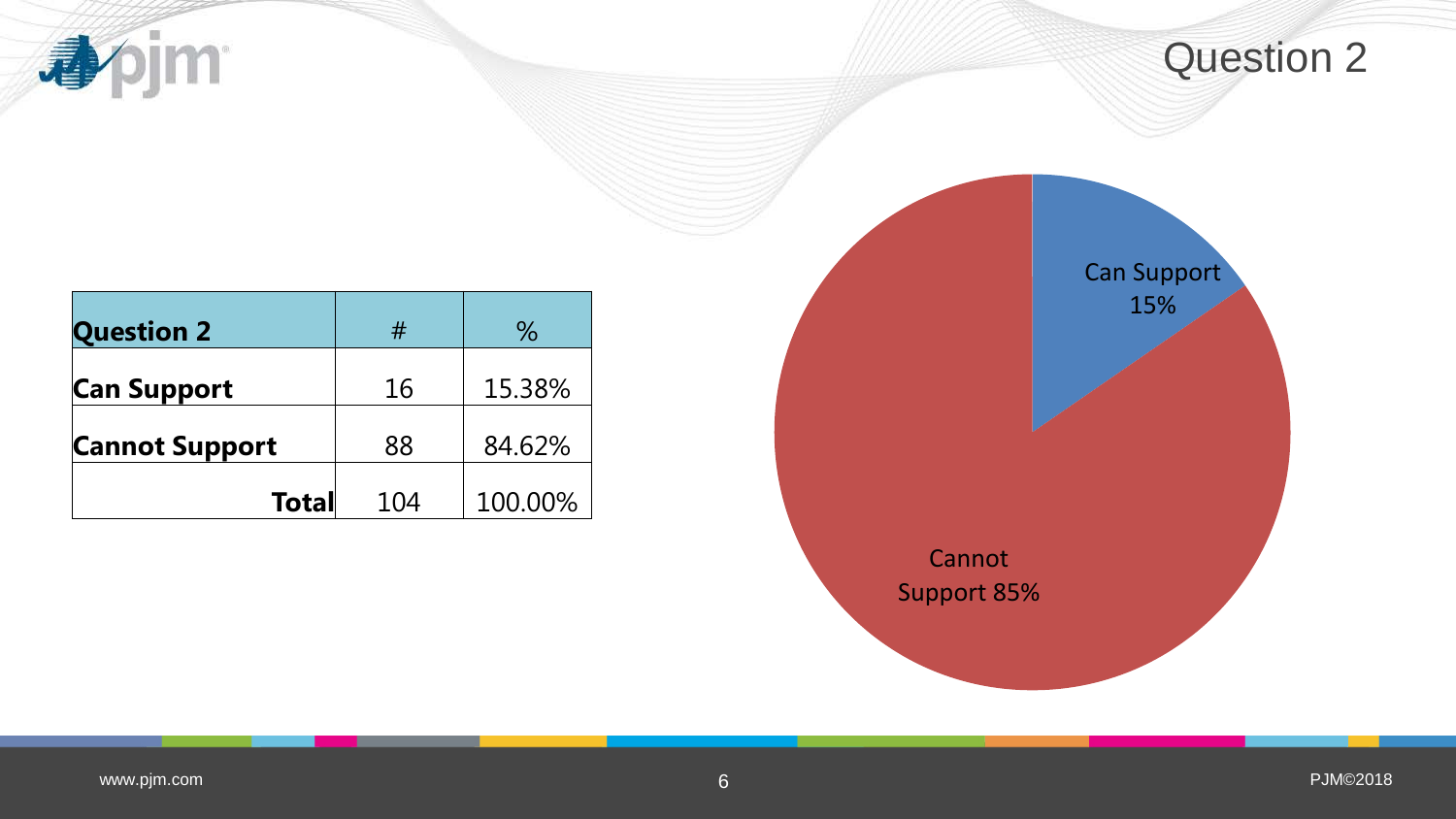- Can you support the Package A options for DER individual unitspecific approval process (Design Component 4.1)? For the purposes of this question, the term Electric Distribution Company (EDC) means the owner/operator of the distribution system to which the DER is connecting.
	- For new DER units: EDC confirms basic site details are correct when DER can serve a retail customer account (either directly or through pigtail(s) or both) for each retail customer served. 10 business days to confirm.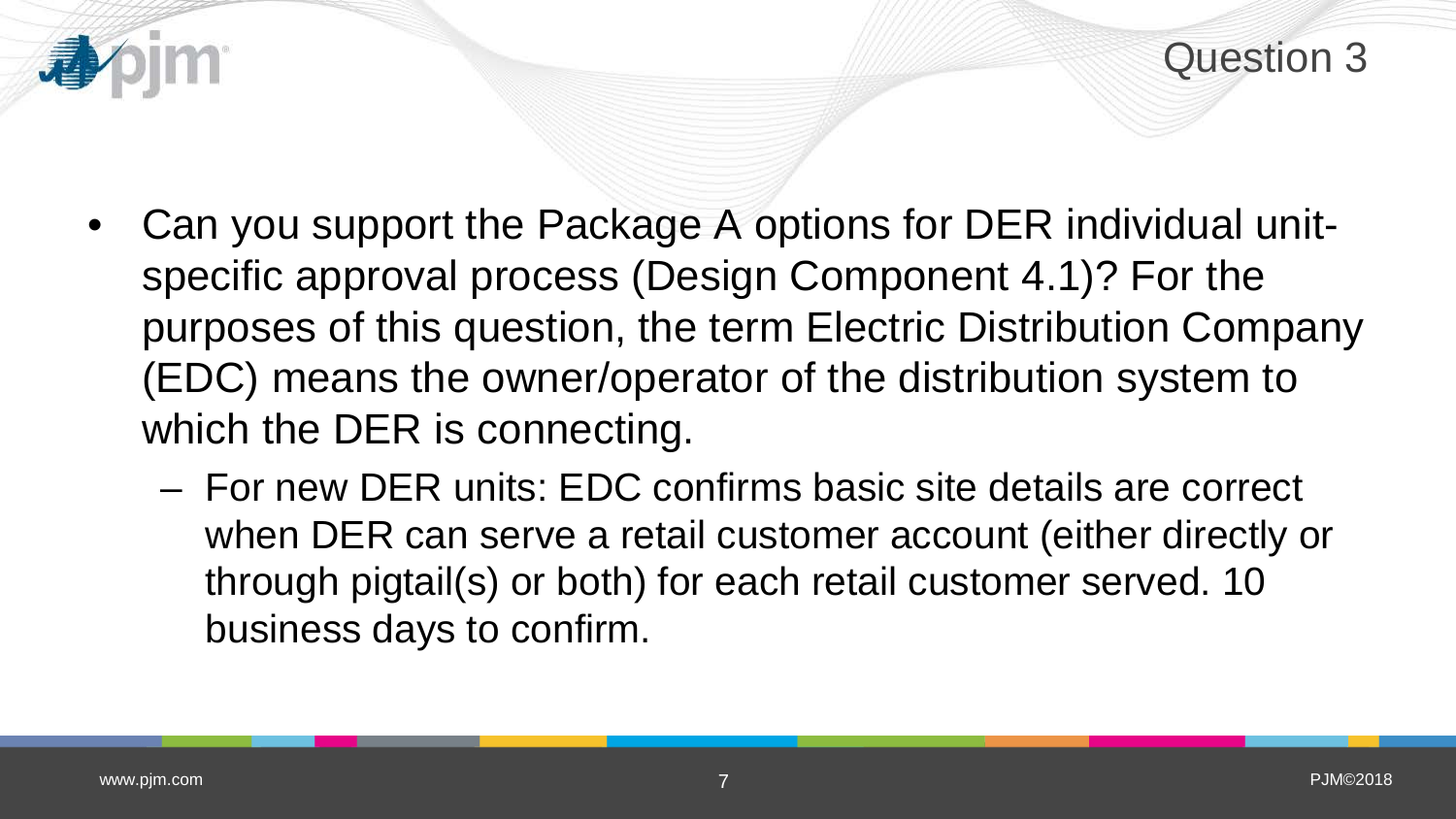

- Continued…
	- For changes to existing DER units: EDC confirms basic site details are correct when DER can serve a retail customer account (either directly or through pigtail or both) for each retail customer served. 10 business days to confirm. DER unit details can only be changed with EDC approval. DER unit must continue to meet market obligations even if changes are declined.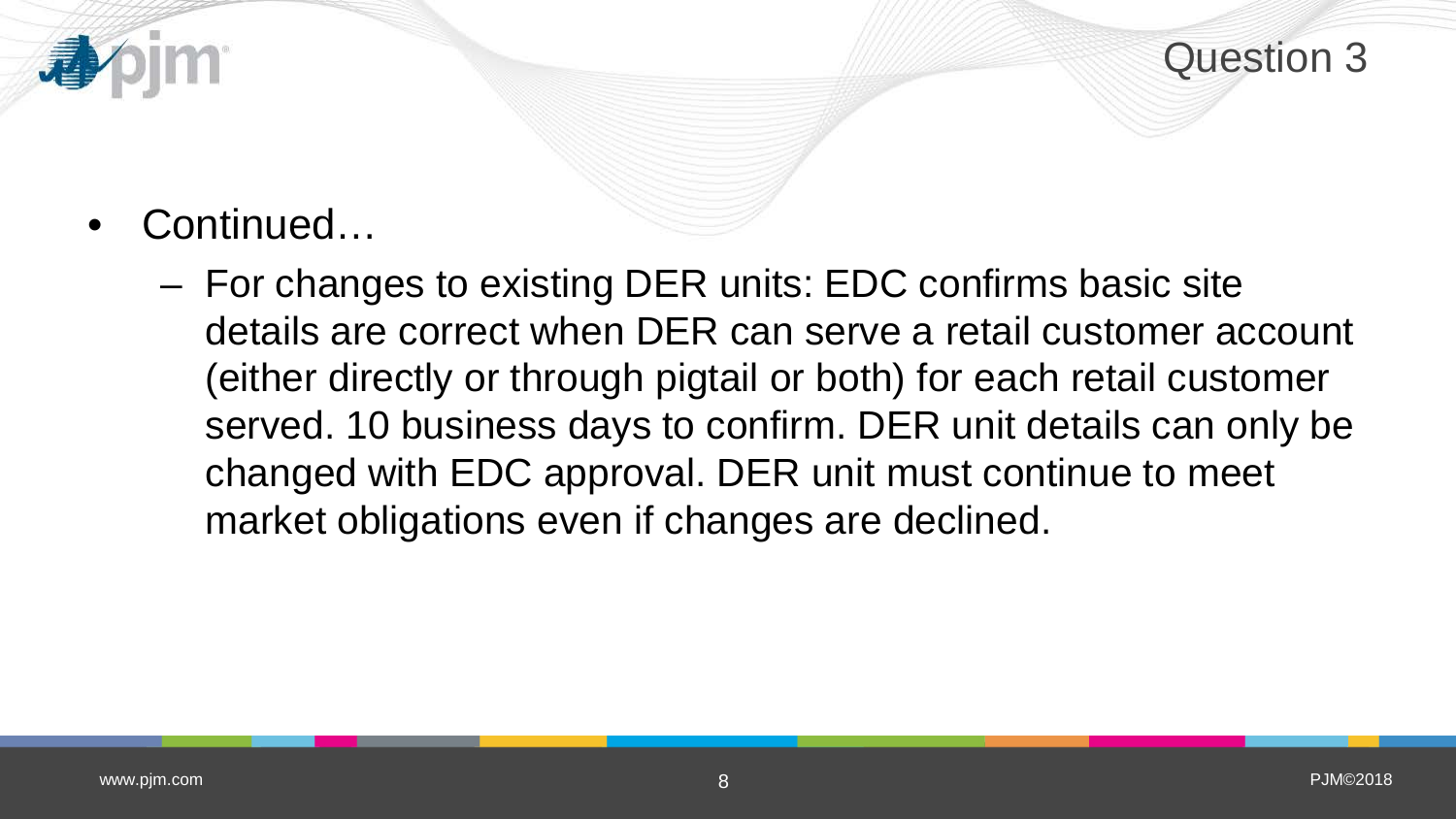

- Continued…
	- For new DER units that intend to sell PJM Regulation, or existing DER units that intend to start selling PJM Regulation for the first time, EDC reliability approval is required. EDC has 30 days to provide reliability approval or decline. New DER units that announce their intent to sell Regulation in their interconnection application, and are approved for interconnection, are deemed to have EDC reliability approval for providing Regulation.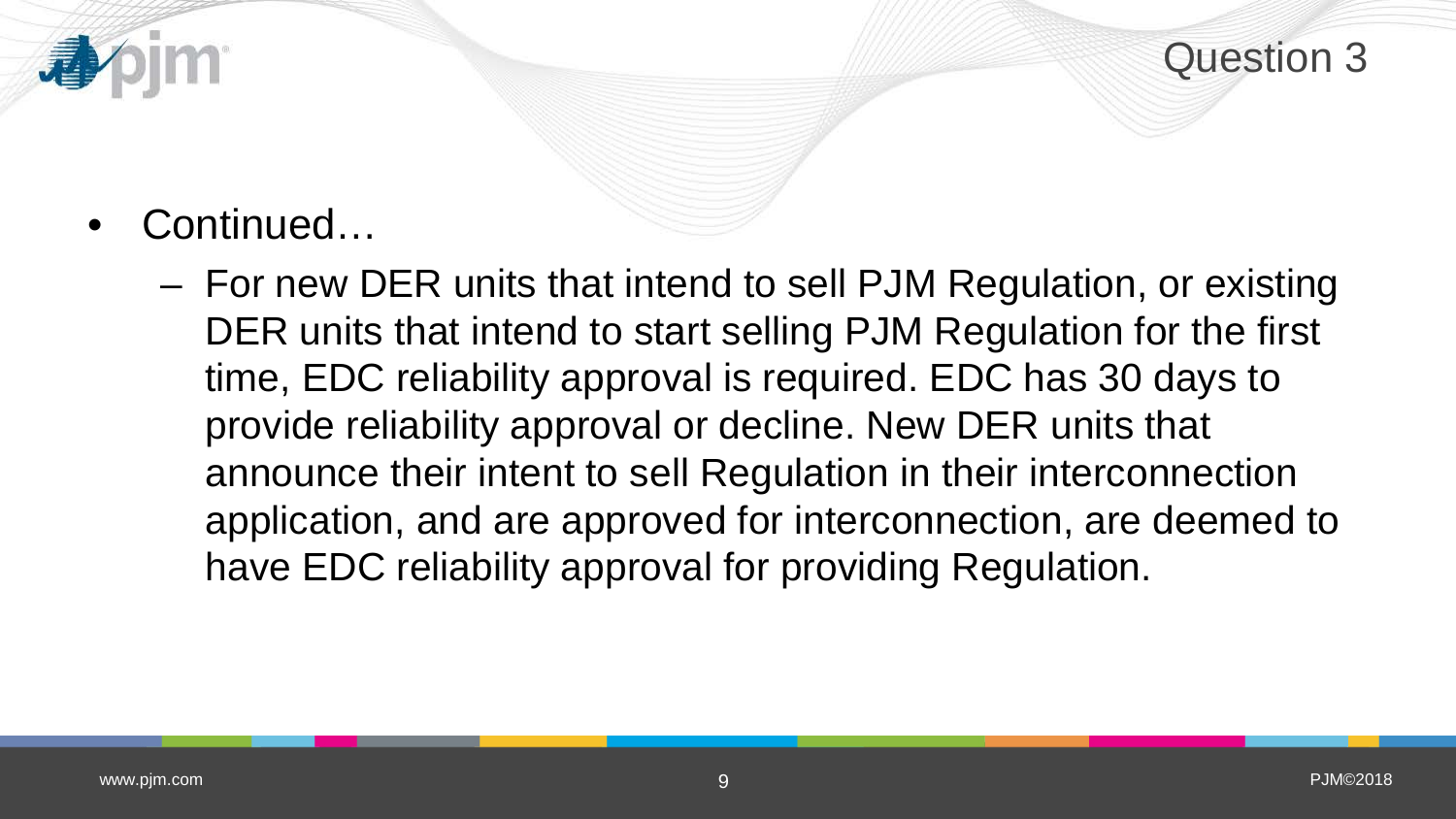**小小** 

|                              | <b>Question 3</b>        |  |
|------------------------------|--------------------------|--|
|                              | <b>Can Support</b><br>7% |  |
|                              |                          |  |
| Cannot<br><b>Support 93%</b> |                          |  |
|                              |                          |  |

| <b>Question 3</b>     | #   | $\%$    |
|-----------------------|-----|---------|
| <b>Can Support</b>    |     | 6.73%   |
| <b>Cannot Support</b> | 97  | 93.27%  |
| <b>Total</b>          | 104 | 100.00% |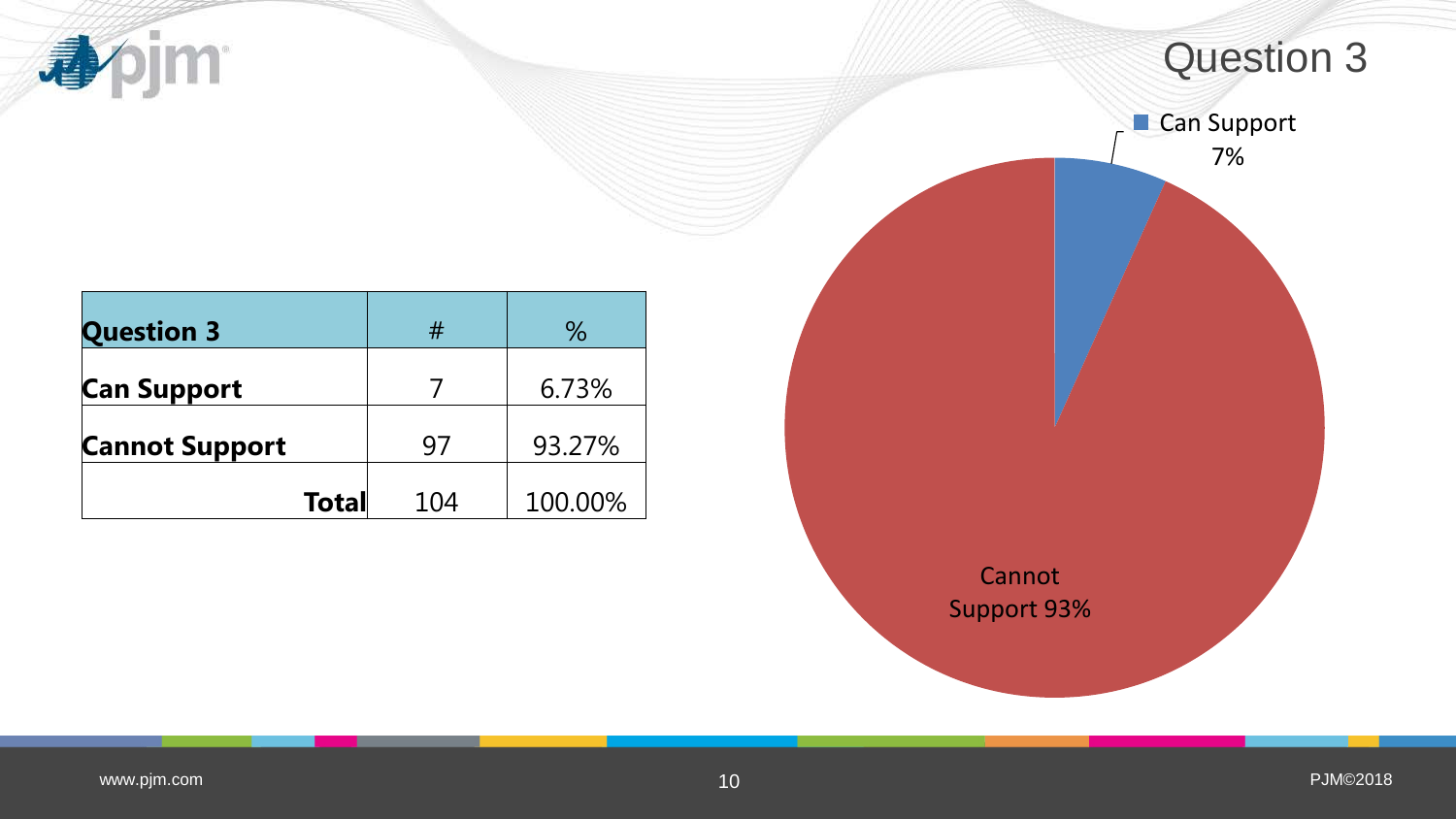

Question 4

• Can you support the hardware requirements for metering and telemetry associated with Package A or Package B?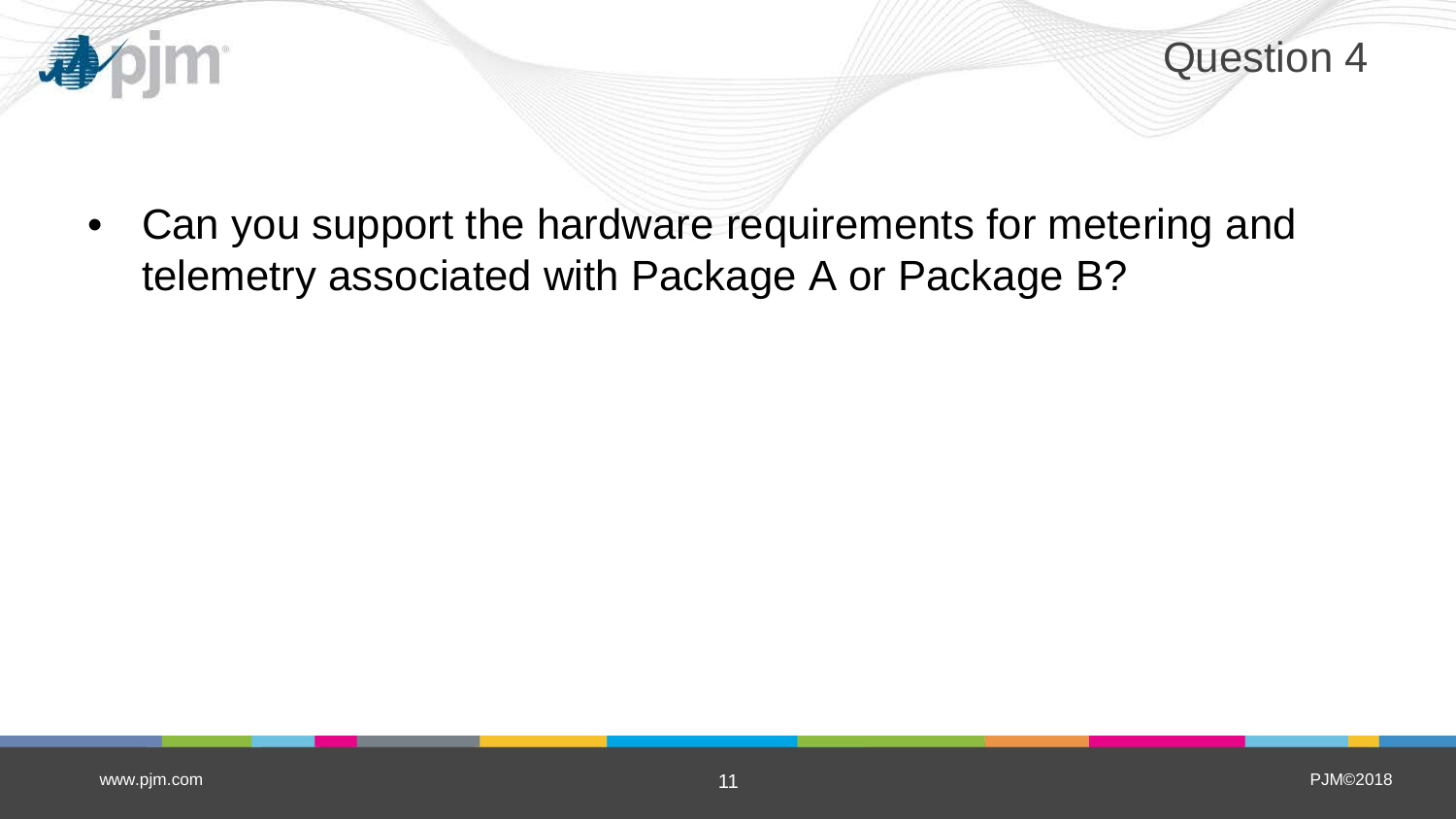apjm

| <b>Question 4</b>     | #   | $\%$    |
|-----------------------|-----|---------|
| <b>Can Support</b>    | 56  | 53.85%  |
| <b>Cannot Support</b> | 48  | 46.15%  |
| <b>Total</b>          | 104 | 100.00% |

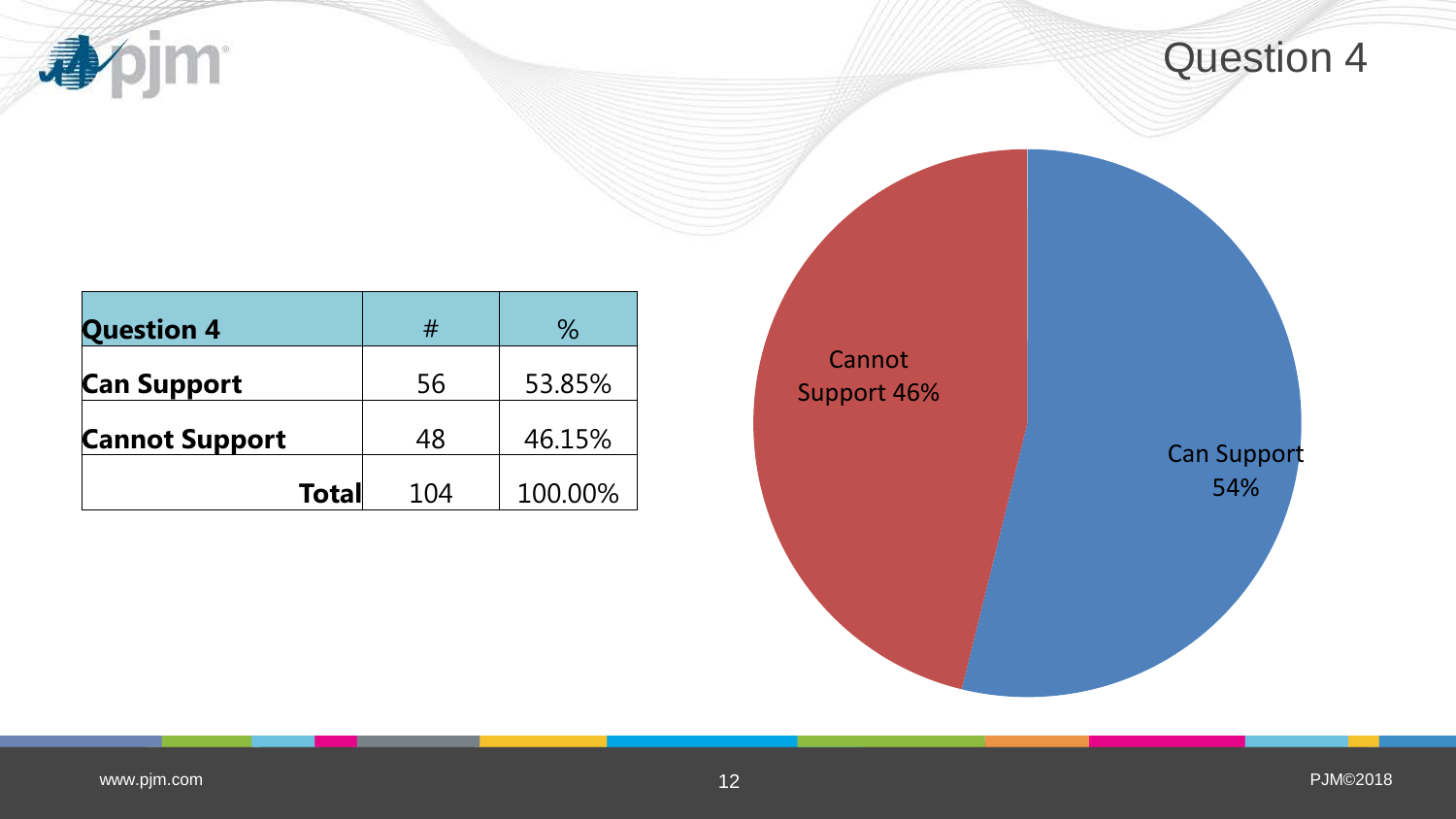

In general, can you support the proposal to submeter all DER that have the ability to serve retail load (i.e., are located behind a customer's meter) for the purposes are more granular performance measurement, gross load calculations, and, in the case of electric storage resources, for the potential to calculate wholesale energy used for charging?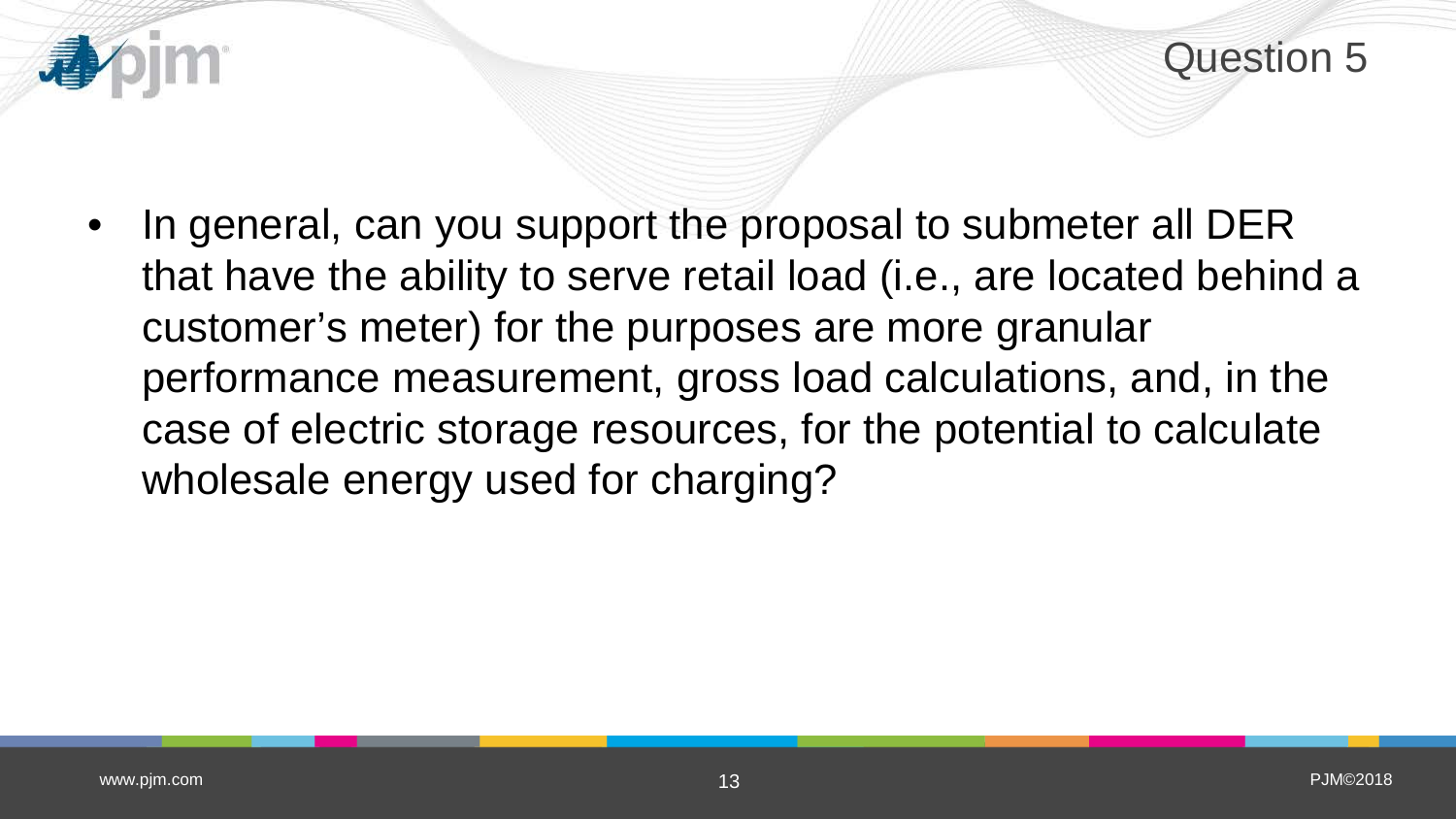apjm

| <b>Question 5</b>     | #   | $\%$    |
|-----------------------|-----|---------|
| <b>Can Support</b>    | 29  | 27.88%  |
| <b>Cannot Support</b> | 75  | 72.12%  |
| <b>Total</b>          | 104 | 100.00% |

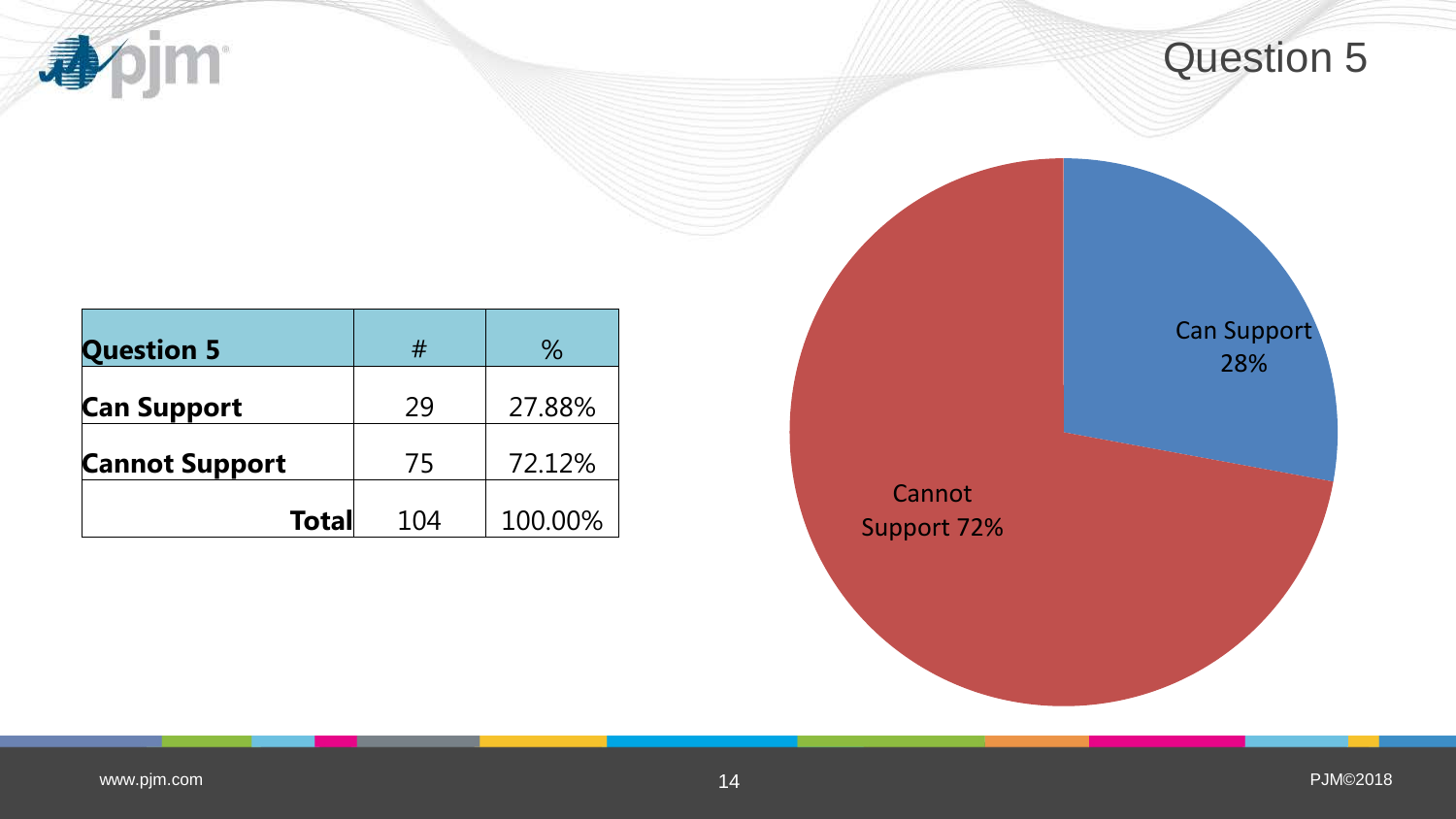

- Can you support the options for EDC coordination associated with Package A (Design Component 10)? For the purposes of this question, the term Electric Distribution Company (EDC) means the owner/operator of the distribution system to which the DER is connecting.
	- DER day-ahead schedules are shared with EDC upon request
	- DER telemetry, if it is required by PJM, is shared with EDC upon request (if EDC does not already have telemetry).
	- List and basic details for DER in EDC territory is available to EDC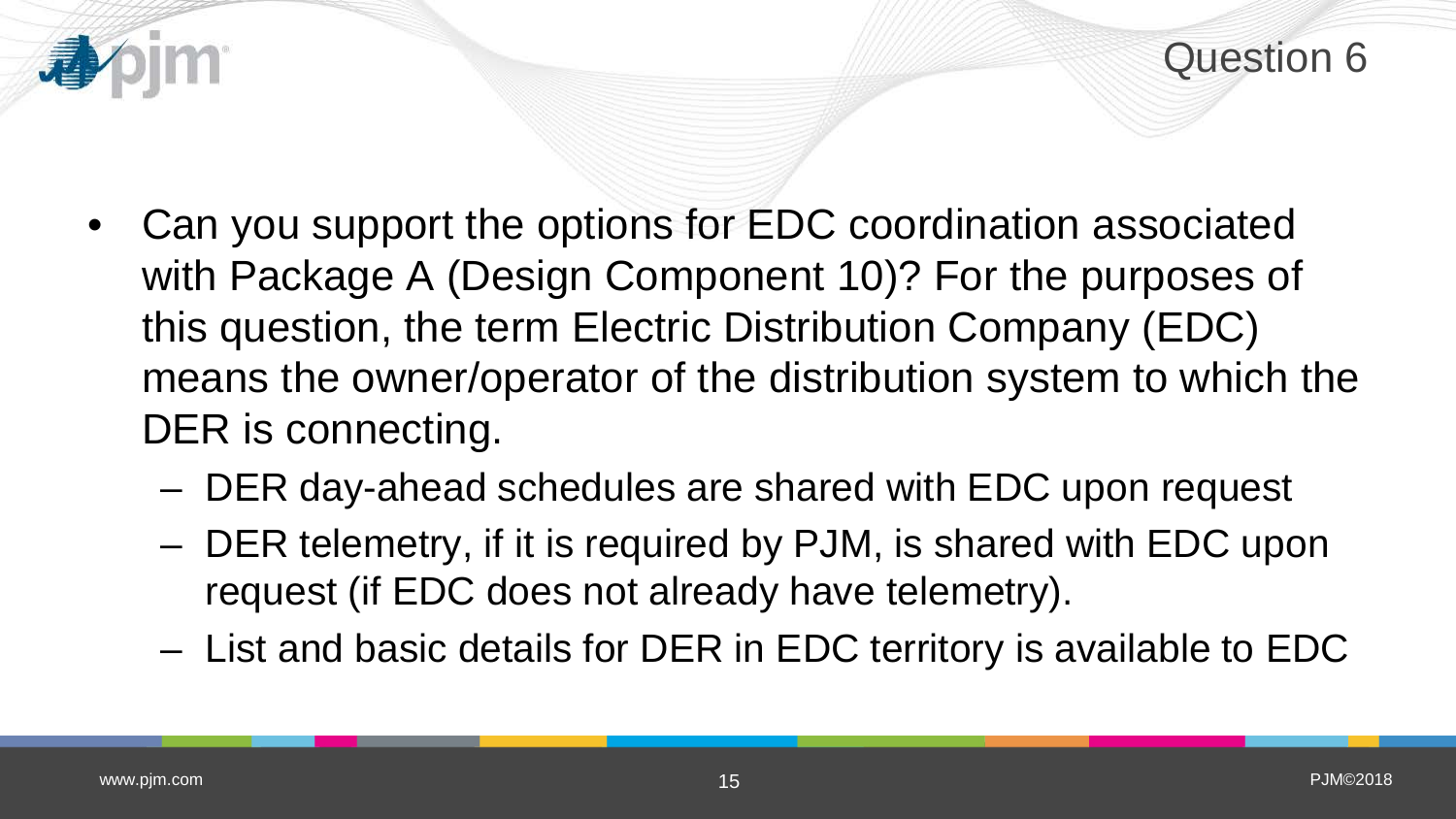**appim** 

| <b>Question 6</b>     | #   | $\%$    |
|-----------------------|-----|---------|
| <b>Can Support</b>    | 45  | 43.27%  |
| <b>Cannot Support</b> | 59  | 56.73%  |
| <b>Total</b>          | 104 | 100.00% |

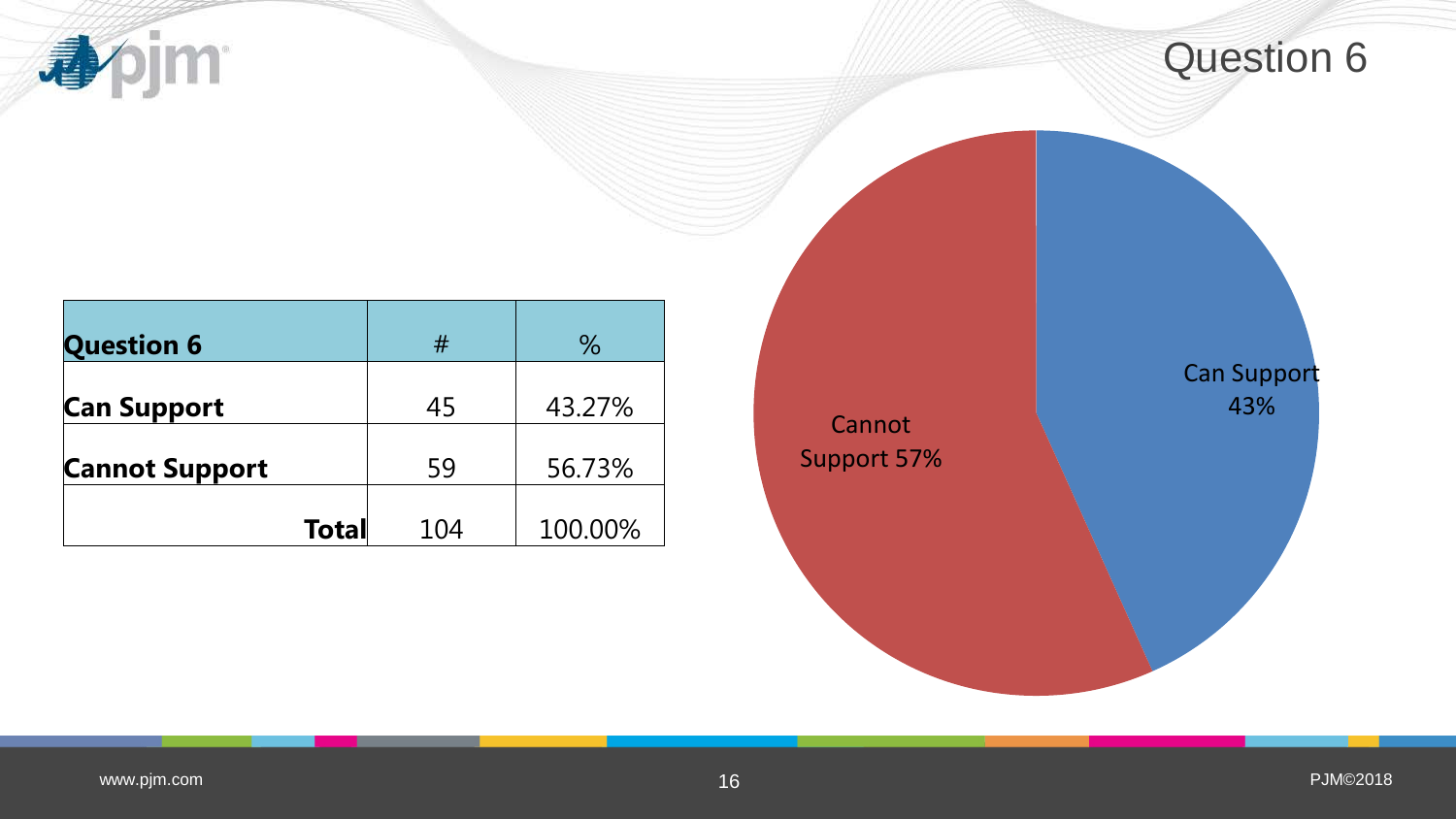Question 7

• Can you support the concept of a 'Grid Integrated Resource' – a single wholesale market resource that consists of both wholesale DER and customer load curtailment? This concept is similar to combining a generation and demand response resource when both resource types are located behind a customer's meter for the purposes of market participation, as opposed to having two separate market resources.